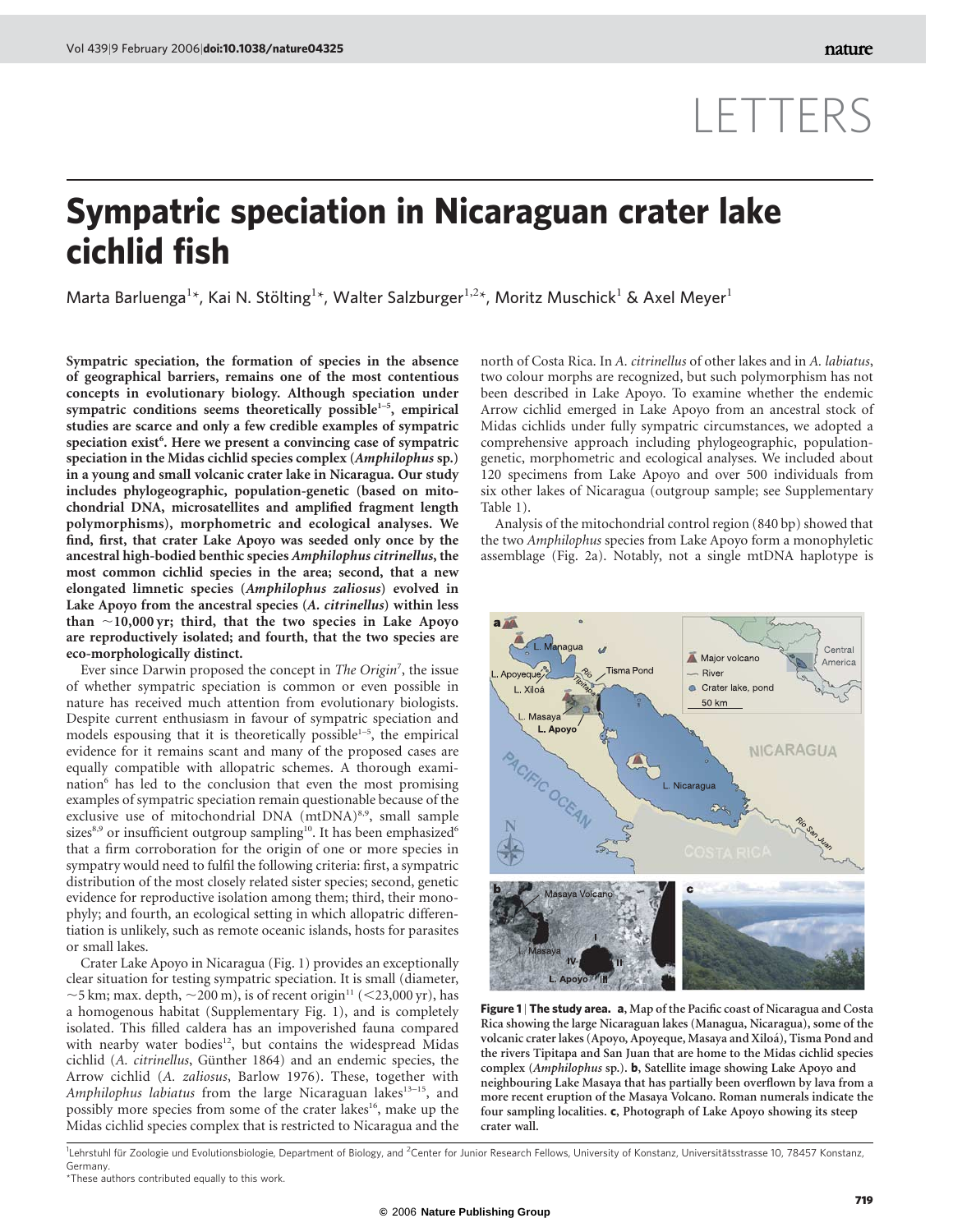A. citrinellus (L. Apoyo)



lineage of A. citrinellus and ruling out any contemporary genetic exchange or secondary colonizations. The genetic diversity and the number of mtDNA haplotypes are low in Lake Apoyo (22 versus 125 in the outgroup sample), in line with the young age of the species assemblage<sup>15</sup>. A mitochondrial mismatch analysis indicates a single demographic expansion of A. citrinellus in Lake Apoyo about two mutations ago (Fig. 2b), whereas a more recent demographic expansion is detected for the new species A. zaliosus (Fig. 2c and Supplementary Table 2). A plot of the microsatellite distances (Fig. 2d and Supplementary Fig. 2 and Table 3) and the phylogenies based on microsatellites and amplified fragment length polymorphisms (AFLPs; Supplementary Fig. 3) corroborate the distinctive genetic composition of Lake Apoyo's Amphilophus fauna, its monophyly and the evolution of A. zaliosus from the A. citrinellus stock of Lake Apoyo.

Significant F-statistics based on all genetic markers show that A. citrinellus and A. zaliosus are reproductively isolated in Lake Apoyo (Table 1). Similarly, microsatellite-based bayesian population assignment tests (Fig. 3) unambiguously identified three clusters: the outgroup sample, A. citrinellus and A. zaliosus from Lake Apoyo. Reproductive isolation is further suggested by mate-choice experiments that demonstrate strong assortative mating between both species<sup>17</sup>.

The two Amphilophus species in Lake Apoyo are morphologically clearly distinct<sup>13,14</sup> (Fig. 4a). Morphometric analysis uncovered two discrete body types corresponding to the two species, with body height explaining most of the differences (Fig. 4b). The two species also differ in the shape of a trophically relevant structure that is tightly linked to the ability of cichlids to process alternative food types<sup>18</sup>: the pharyngeal jaw (Fig. 4c). Morphometric analyses show clear differences between the two species (Fig. 4d), with A. zaliosus having more elongated pharyngeal jaws. Stomach content analyses indicate significant dietary differences between the two species and a wider trophic niche in A. citrinellus (Fig. 4e). Our eco-morphological inferences characterize A. citrinellus as benthic forager with a deeper body, and A. zaliosus as limnetic form with an elongated trunk that appears to be adapted to living in the open water column.

Taken together, we present a strong case where only sympatric speciation can account for the origin of a new species from a more widespread one in Lake Apoyo in  $\leq 10,000$  yr (Supplementary Table 2). The Lake Apoyo population of the Midas cichlid and the Arrow cichlid form a monophyletic assemblage (Fig. 2 and Supplementary Fig. 3); they are reproductively completely isolated as shown by mate-choice experiments<sup>17</sup> and the analyses of three sets of molecular markers (Table 1); they are sympatrically distributed, no genetic structuring was detected in A. citrinellus and A. zaliosus, and even individuals from opposite sides of the crater lake show no sign of differentiation (Supplementary Table 4, Supplementary Fig. 4). The recent volcanic origin of Lake Apoyo, its small size, its degree of isolation, the homogeneous habitat and the sympatric occurrence of both species throughout the lake, as well as the absence of genetic structure in each of the two species rule out the possibility of (micro-) allopatric or parapatric differentiation.

Disruptive natural selection is likely to explain the evolution of alternative habitat preferences in Lake Apoyo's cichlid species.

|            |  |  | Table 1   Genetic distance between the two Amphilophus species from |  |
|------------|--|--|---------------------------------------------------------------------|--|
| Lake Apoyo |  |  |                                                                     |  |

| F-statistics                                          | mtDNA<br>(840 <sub>bp</sub> ) | Microsatellites<br>(10 loci) | <b>AFLPs</b><br>(226 variable loci) |  |  |  |  |
|-------------------------------------------------------|-------------------------------|------------------------------|-------------------------------------|--|--|--|--|
| A. citrinellus versus A. zaliosus                     | $0.06***$                     | $0.12***$                    | $0.06**$                            |  |  |  |  |
| 국내 - 그 나는 아이들은 아이들은 아이들은 아이들을 하고 있다. 기사 시작 시작 수 있습니다. |                               |                              |                                     |  |  |  |  |

The genetic distance was measured with *F*-statistics (\*\* $P < 0.001$ ).



 $10$ 

Figure 2 | Phylogeography of the Lake Apoyo Amphilophus species. a, Unrooted haplotype network based on 637 mtDNA sequences. Haplotypes are coloured according to species and geographic origin: A. zaliosus (red), A. citrinellus from Lake Apoyo (yellow), and A. citrinellus from other lakes (blue). The framed haplotype network is taken from ref. 15 and is based on 519 specimens from all lakes except Lake Apoyeque (the 30 Lake Apoyo specimens included in that study are shown in grey). The new Lake Apoyo haplotypes are enlarged; their sizes reflect the number of specimens sharing the same haplotype (for example: haplotype 1, 65 individuals; haplotype 2, 1 individual). Lake Apoyo representatives, albeit belonging to two species, form a monophyletic assemblage showing a characteristic mutation in alignment position 38. The central haplotype in Lake Apoyo (1) is connected by this characteristic mutation to the central haplotype C. b, Coalescence-based mitochondrial mismatch analysis of Lake Apoyo A. citrinellus uncovers a demographic expansion about two mutations ago. c, Mismatch analysis of A. zaliosus suggests ongoing demographic expansion (see Supplementary Table 2 for parameters). d, Three-dimensional representation of a factorial correspondence analysis based on microsatellite genotypes. Individuals are colour-coded as described above.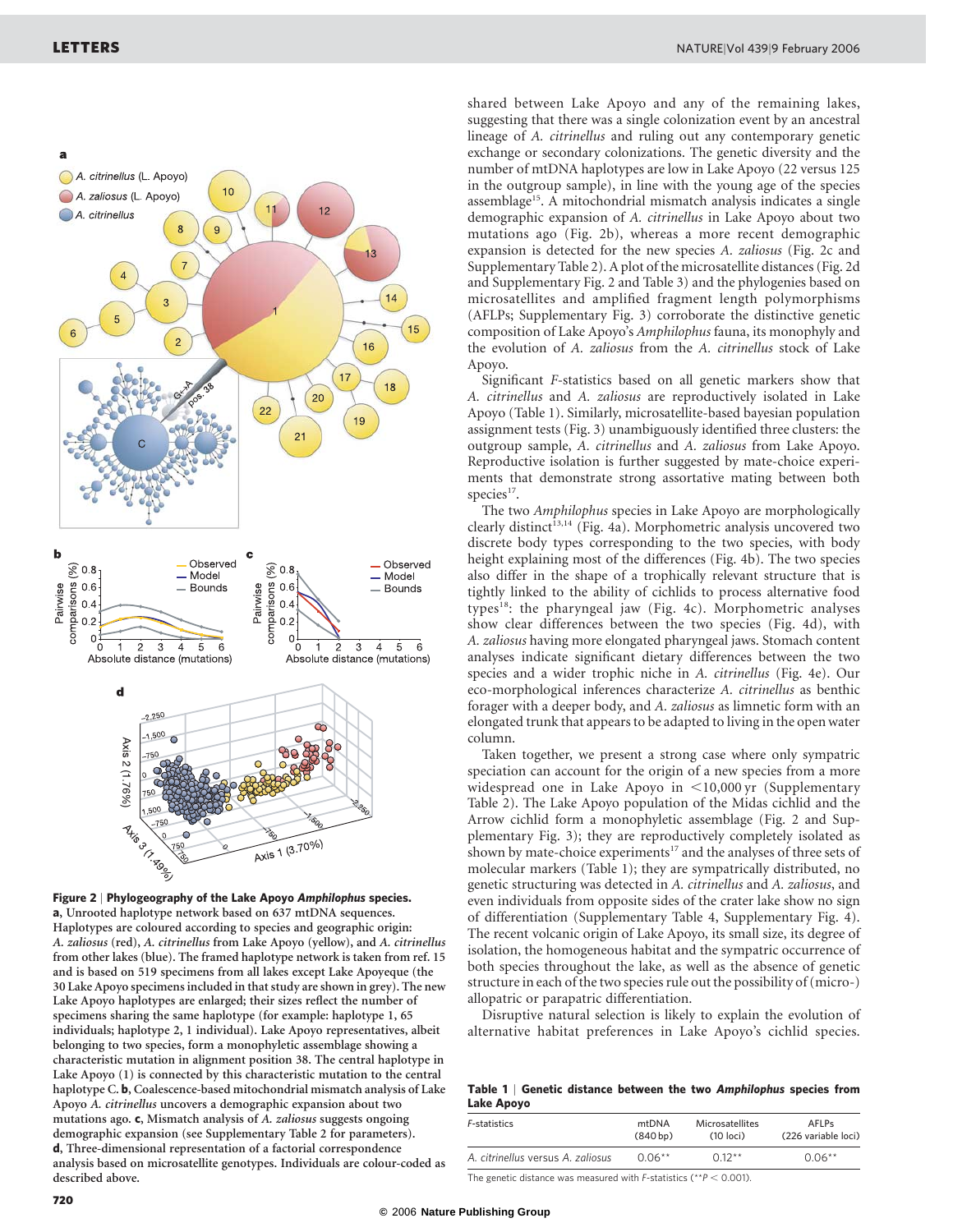

Figure 3 | Bayesian population assignment test. A population assignment test with the software Structure based on ten microsatellite loci uncovered

three distinct populations (A. zaliosus, red; A. citrinellus from Lake Apoyo, yellow; and A. citrinellus from Lake Nicaragua, blue).

However, most theoretical models predict that the completion of speciation requires the evolution of other forms of pre- or postzygotic isolation<sup>5</sup>, such as assortative mating, and a linkage disequilibrium between loci involved in disruptive natural selection and those involved in mate choice<sup>1,3</sup>. Both field observations<sup>13</sup> and laboratory experiments<sup>17</sup> show that the two Amphilophus species in Lake Apoyo mate assortatively. Although heterospecific pairs can form, they do not lead to successful matings<sup>17</sup>, indicating that differences in courtship behaviour result in effective prezygotic isolation. Therefore, both ecological speciation mechanisms through divergent habitat preferences and resource partitioning, and assortative mating through behavioural isolation separate the two Amphilophus species in Lake Apoyo.

The finding that the two Amphilophus species from Lake Apoyo differ in eco-morphological traits and resource utilization (Fig. 4) indicates that ecological disruptive selection played a principal part in the speciation event. Similar processes of divergent niche occupation are also known from other species of freshwater fishes<sup>19</sup>. For Lake Apoyo, it seems likely that a new ecological dimension—the open water column over greater depths, which is absent in the shallow large Nicaraguan lakes—facilitated the emergence of a limnetic morphotype and, ultimately, of the new species A. zaliosus. In this respect it is interesting that in the second deepest lake in Nicaragua, Crater Lake Xiloá (maximum estimated depth, 100 m), an elongated morphotype of the Midas cichlid occurs that also seems to be adapted to the open water column, but is not related to A. zaliosus<sup>15,16</sup>. Although details about ecology, morphology and genetic structure of Lake Xiloá's elongated morphotype remain tentative, it seems plausible that the Xiloá situation parallels the one in Lake Apoyo, rendering the Midas cichlid assemblage as another example of parallel sympatric speciation in addition to the sticklebacks in postglacial lakes in British Columbia<sup>19</sup>.

The outstanding species richness of cichlids in the East African Great Lakes, which alone contain more than 1,500 endemic species<sup>20,21</sup>, has repeatedly been suggested to be caused by sympatric speciation through sexual selection, as most cichlid species differ more strongly in body coloration than in morphology<sup>22,23</sup>. However, the enormous dimensions of these lakes, their habitat complexity, and the complicacy to infer sister species relationships among closely related taxa in those systems make it difficult, if not impossible, to discard allopatric or parapatric schemes. But one of the few possible cases of sympatric speciation involves cichlids, namely tilapiine cichlids in crater lakes in Cameroon<sup>6,8,24</sup>, where, as in Lake Apoyo, disruptive natural selection seems to be the driving force of the formation of new species. This is in line with data showing that sympatric speciation by sexual selection alone is rather unlikely $25,26$ . The finding that sympatric speciation accounts for the origin of at least one new species in the Midas cichlids, and probably also for the emergence of new species in West African crater lakes, again underscores the special propensity of cichlids for sympatric speciation. Further empirical studies, new theoretical approaches and, in particular, the synthesis of empirical data and simulations are necessary to justify the extrapolation from a small model system such as Lake Apoyo to the exceptionally diverse cichlid species flocks of East African lakes Victoria, Malawi and Tanganyika.

## METHODS

Sampling. A detailed list of all specimens included in this study, voucher identifications, sampling localities, mtDNA haplotypes and GenBank accession numbers is provided in Supplementary Table 1. Fish were collected in the fall of 2003 with gill nets and photographed. Fin clips preserved in 90% ethanol were taken as DNA samples. Both Lake Apoyo species co-occurred at all sampling sites (Fig. 1 and Supplementary Table 1). Fish heads were taken as voucher specimens and to dissect the lower pharyngeal jaws. In addition, full stomachs of some sampled individuals were taken for dietary analyses. Sampling was done with permit 033-0903 of the Nicaraguan Ministry of Natural Resources (MARENA).

Stomach content analysis. The stomachs were dissected using a dissecting stereomicroscope, and the contents were classified into five categories: biofilm (amorphous blue-green substance mixed with sand<sup>12</sup>), the algae *Chara* and other plant material, zooplankton, insects and fish remnants. The volume of each category present in each individual was estimated and used to calculate Schoener's index of diet overlap<sup>27</sup> (values greater than  $0.6$  generally indicate biologically significant overlap) and trophic niche breadth<sup>28</sup> of both species.

Morphometric analyses. Nine landmarks describing the body shape of the fish from Lake Apoyo (81 A. citrinellus, 35 A. zaliosus) and ten landmarks describing the shape of their pharyngeal jaws (30 A. citrinellus, 18 A. zaliosus) were digitized from images taken with a Nikon Coolpix 995 digital camera using TpsDig2 (ref. 29). Two-dimensional Procrustes fitting was done with Past<sup>30</sup> to standardize landmark coordinates, followed by a shape principal component analysis (PCA) to identify the variables that accounted for the largest variance in the data. Species were discriminated on the basis of established meristic measurements<sup>13</sup>.

mtDNA analyses. Total DNA was extracted by standard salt extraction and the whole control region was amplified by using published primers and PCR conditions<sup>15</sup>. A haplotype network was constructed from the maximum-likelihood tree constructed with Paup\* 4.0b10 (http://www.sinauer.com) that was translated into maximum parsimony branch lengths. A coalescence-based mismatch analysis was done with Arlequin 2.1 (http://lgb.unige.ch/arlequin) to study the demographic history and to estimate the relative timing of the population expansion of the fish in Lake Apoyo.

Microsatellite genotyping. Individuals were genotyped with ten unlinked microsatellite loci (those in ref. 15, and Unh011, Unh012 and Unh013; ref. 16), amplified with fluorescently labelled reverse primers (HEX and FAM dyes), and analysed on an ABI 3100 automatic capillary sequencer. Fragment visualization and scoring were done as previously described<sup>15</sup>.

AFLP amplification. AFLP analysis was done by standard protocols using a plant mapping kit (Applied Biosystems). Five primer combinations were used for selective amplification (EcoRI + /MseI + : ACA/CAA, ACA/CTG, ACC/CAA, ACC/CAG, AGC/CAA); the EcoRI primers were fluorescently labelled (FAM). Visualization and scoring of fragments were done as described for microsatellites. The presence or absence of fragments was binary coded (1 or 0),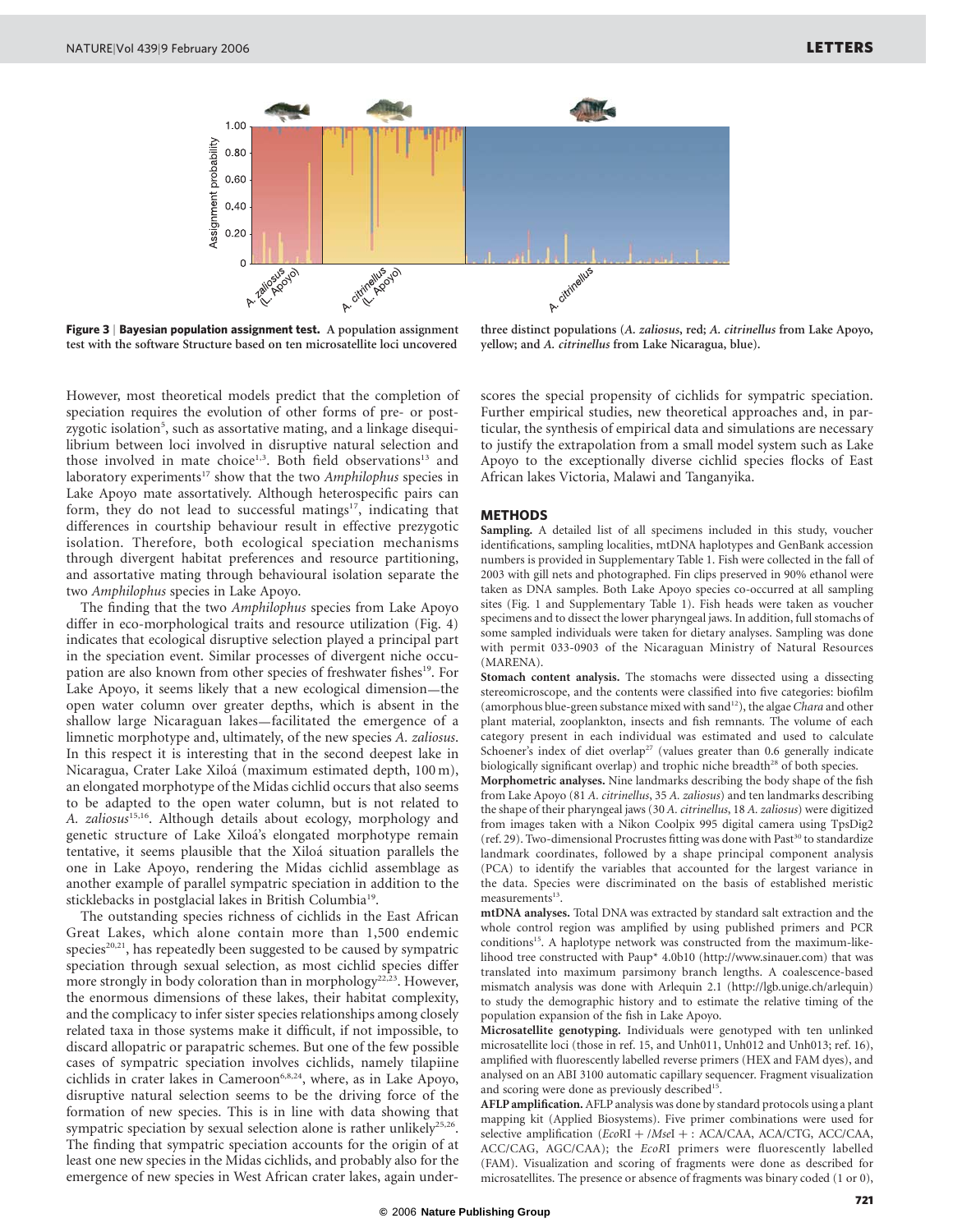a



Amphilophus sp. a, The Midas cichlid (Amphilophus citrinellus) and the Arrow cichlid (A. zaliosus) are morphologically distinct. b, A PCA based on nine landmarks (left) shows a clear separation in body shape between A. citrinellus and A. zaliosus with little overlap. Ellipses represent the 95% confidence intervals. The transformation grid based on principal component 1 (right; scaling factor 2) indicates that body height accounts for most of the variance between the two species. c, A. citrinellus and A. zaliosus show clear differences in their pharyngeal jaws. d, A PCA based on ten landmarks (left) shows clear differences in this structure between the two species. The corresponding transformation grid (right; scaling factor 2) indicates that the pharyngeal jaws of A. zaliosus are more elongated. In addition, A. zaliosus has only relatively small pointed teeth, whereas some A. citrinellus have molariform teeth. e, Stomach content analyses reveal clear-cut differences between the two Lake Apoyo species (Schoener index: 0.53). Both species forage on biofilm, but whereas winged insects were found in all individuals of A. zaliosus, insects were recovered in only about half of the A. citrinellus stomachs. Instead, the latter feed on the algae Chara and other plant material that is found close to the lake's shore<sup>12</sup>. The feeding niche of A. citrinellus is wider than that of A. zaliosus (Levins index:  $B_{\text{citrinellus}} = 3.01, B_{\text{zaliosus}} = 1.85$ .

and a distance matrix was constructed with Arlequin for statistical analyses. Population genetic parameters and phylogenetic reconstruction. Allelic diversity, genetic variation, deviation from Hardy–Weinberg equilibrium, and genetic differentiation were calculated with Arlequin. F-statistics were calculated for all molecular markers as implemented in Arlequin. Significance levels were Bonferroni-corrected. Using microsatellite data, we applied a bayesian

model-based clustering algorithm implemented in Structure 2.1 (http:// pritch.bsd.uchicago.edu) to test the assignment of the cichlids from Lake Apoyo. We used the admixture model and determined the number of ancestral clusters, K, by comparing log-likelihood ratios in multiple runs for values of K between 1 and 5. Each run consisted of 1,000,000 iterations with a burn-in period of 50,000; multiple runs with the same value of K led to virtually identical results. To detect the degree of similarity of the Midas cichlids in Lake Apoyo to those outside the lake, a factorial correspondence analysis of the microsatellite data was done with Genetix 4.0 (http://www.univ-montp2.fr/~genetix/genetix/ genetix.htm), which graphically projects the individuals on the factor space defined by the similarity of their allelic states. We inferred a phylogeny of different populations of Midas cichlids on the basis of the microsatellite data with Contml of the Phylip package (http://evolution.genetics.washington.edu/ phylip.html), applying a brownian motion approximation using the mean allelic copy number, and with Populations (http://www.cnrs-gif.fr/pge/ bioinfo/populations/index.php) using the Cavalli–Sforza and Edwards method (10,000 bootstrap replicates on locus information). For both analyses individuals were grouped according to species and lake of origin. We used Paup\* to reconstruct a phylogeny based on AFLP data (neighbour-joining algorithm; Nei–Li restriction site differences).

To test for the absence of genetic structuring in Lake Apoyo species, we calculated pairwise F-statistics among fish from the four sampling localities with Arlequin (we omitted the data of site I of A. zaliosus owing to the small sample size). In addition, we did a bayesian analysis of population structure with Structure for each species. We also ran Migrate (http://popgen. csit.fsu.edu/) to estimate the number of migrants between sample sites within each species.

## Received 13 September; accepted 10 October 2005.

- 1. Dieckmann, U. & Doebeli, M. On the origin of species by sympatric speciation. Nature 400, 354-357 (1999).
- 2. Higashi, M., Takimoto, G. & Yamamura, N. Sympatric speciation by sexual selection. Nature 402, 523-526 (1999).
- 3. Kondrashov, A. S. & Kondrashov, F. A. Interactions among quantitative traits in the course of sympatric speciation. Nature 400, 351-354 (1999).
- 4. Gavrilets, S. Fitness Landscapes and the Origin of Species: Monographs in Population Biology vol. 41 (Princeton Univ. Press, Princeton, NJ, 2004).
- 5. Kawecki, T. J. in Adaptive Speciation (Dieckmann, Doebeli, Metz & Tautz, Cambridge Univ. Press, Cambridge, UK, 2004).
- 6. Coyne, J. A. & Orr, H. A. Speciation (Sinauer Associates, Sunderland, MA, 2004)
- 7. Darwin, C. On the Origin of Species by Means of Natural Selection or the Preservation of Favoured Races in the Struggle for Life (J. Murray, London, 1859).
- 8. Schliewen, U., Tautz, D. & Pääbo, S. Sympatric speciation suggested by monophyly of crater lake cichlids. Nature 368, 629-632 (1994).
- 9. Weiblen, G. D. & Bush, G. L. Speciation in fig pollinators and parasites. Mol. Ecol. 11, 1573–-1578 (2002).
- 10. Gíslason, D., Ferguson, M. M., Skúlason, S. & Snorasson, S. S. Rapid and coupled phenotypic differentiation in Icelandic Arctic charr (Salvelinus alpinus). Can. J. Fish Aquat. Sci. 56, 2229-2234 (1999).
- Bice, D. Quaternary volcanic stratigraphy of Managua, Nicaragua: Correlation and source assignment for multiple overlapping plinian deposits. Geol. Soc. Am. Bull. 96, 553-566 (1985).
- 12. Barlow, G. W. in Investigations of the Ichthyofauna of Nicaraguan Lakes (ed. Thorson, T. B.) 333-358 (Univ. Nebraska Press, Nebraska, 1976).
- Barlow, G. W. & Munsey, J. W. in Investigations of the Ichthyofauna of Nicaraguan Lakes (ed. Thorson, T. B.) 359-369 (Univ. Nebraska Press, Nebraska, 1976).
- Klingenberg, C. P., Barluenga, M. & Meyer, A. Body shape variation in cichlid fishes of the Amphilophus citrinellus species complex. Biol. J. Linn. Soc. 80, 397–408 (2003)
- Barluenga, M. & Meyer, A. The Midas Cichlid species complex: incipient sympatric speciation in Nicaraguan cichlid fishes? Mol. Ecol. 13, 2061-2076 (2004).
- 16. McKaye, K. R. et al. Behavioral, morphological and genetic evidence of divergence of the Midas cichlid species complex in two Nicaraguan crater lakes. Cuadernos de Investigación de la UCA 12, 19-47 (2002).
- 17. Baylis, J. R. A quantitative study of long-term courtship: I. Ethological isolation between sympatric populations of the midas cichlid, Cichlasoma citrinellum, and the arrow cichlid, C. zaliosum. Behaviour 59, 59-69 (1976).